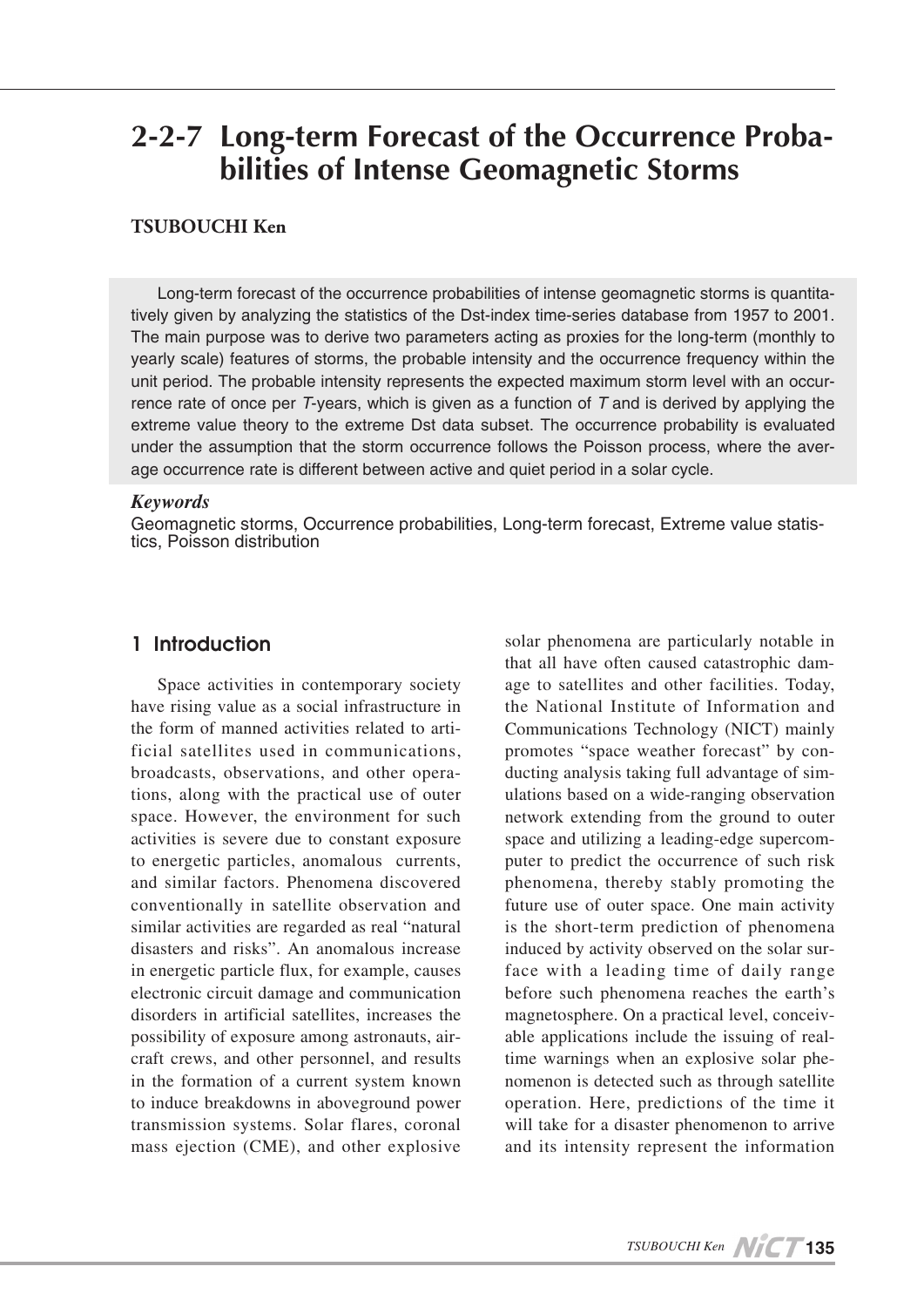required on a practical level. On the other hand, a quantitative evaluation of risks due to an activity spanning a long period (of several tant in estimating projected loss and other months to several years) will become imporaspects of operation. The information nomena during the activity period. At the mum intensity and frequency of disaster pherequired in such a case includes the maximoment, few studies focus on "long-term" predictions" based on statistics of time series data compared with "short-term predictions" and-effect principle. In this paper, a time based on the demand of the physical causety values that quantifying the occurrence series database is used to introduce probabiliprobability of risk events, where focus is placed on the statistical nature of "extreme" data," well beyond the long-term average as well as its normal noise. A study will be con-<br>ducted-on specific examples of long-term predictions of space weather based on studies detailed in Reference [1] that focus particular-<br>ly on geomagnetic storm events.

## 2 Discussion

## 2.1 Geomagnetic storms

This paper discusses geomagnetic storm events as "natural risk phenomena" of outer ties. The main factor of geomagnetic storms ment surrounding the earth and which exer-<br>cise various influences on our space activispace that are most important in the environ-<br>ment-surrounding the earth and which exerplanetary magnetic field (IMF) and the is the interaction between a southward interearth's magnetosphere over a long period accompanied by coronal mass ejection (CME) and other phenomena released by the sun, thereby causing large quantities of solar wind plasma entering the magnetosphere to form a large current structure such as the equatorial ring current (see Reference  $[2]$ ). The Dst index expresses the magnitude of geomagnetic storms, that is, the magnitude of magnetic observatories (at four widespread geomagnetic disturbances observed at geolocations in terms of longitude) in the mid-

latitudes as expressed as an index of one-<br>hour average values, and mainly represents Formulation are a suppressed as an index of one<br>
one to the intensity of equatorial ring current. In the<br>
presence of a geomagnetic storm, a strong<br>
restance of a geomagnetic storm, a strong<br>
restance of a geomagnetic sto the intensity of equatorial ring current. In the presence of a geomagnetic storm, a strong ed, thereby inducing a southward magnetic westward equatorial ring current is generatfield on the ground. As a result, the Dst index declines quickly (several hours to about one day) and then gradually recovers to a normal-<br>state-level. The present study used a data set containing 45 years' worth of data from 1957 to 2001 (provided by Kyoto University's World Data Center for Geomagnetism, and including a total of 394,464 items of data). As an example, Fig. 1 shows a time series plot of Dst indexes during the year 2000. The basic statistic of the Dst index during that year is  $-20$  nT on average, with deviation of about  $28$  nT and skewness of about  $-3$ . While small-scale random changes are indicated under normal states, the presence of a major geomagnetic storm event suddenly developing in the negative direction proves that the distribution of the Dst index is distorted in the negative direction. Geomagnetic storms are classified into three categories (intense, moderate or small) according to the minimum value when the Dst index is at its peak  $[2]$ . Of particular interest is that an intense event (Dst  $\langle -100 \text{ nT} \rangle$  is known to occur when the (IMF) remains southward for more than three hours, resulting in a remark-

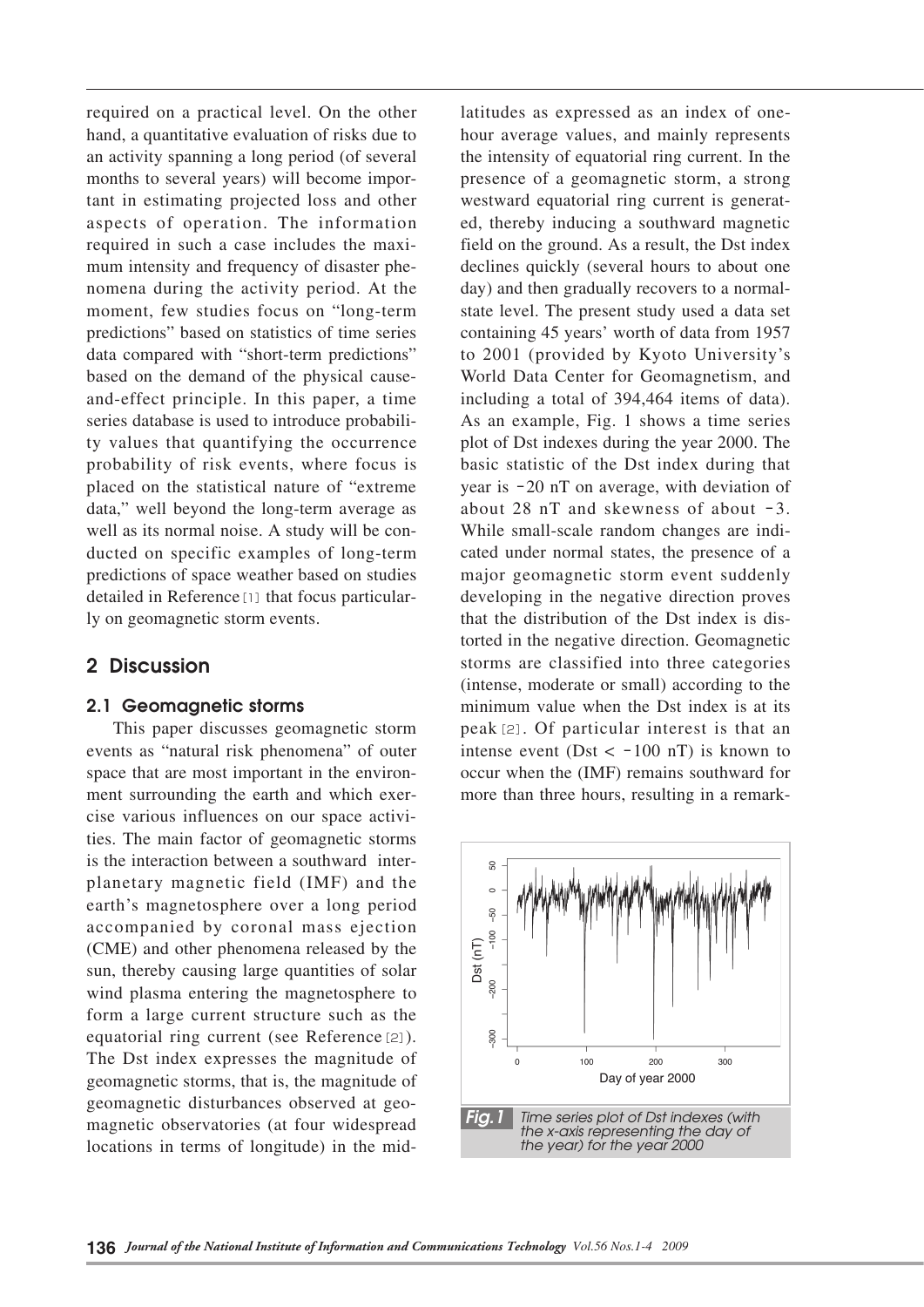able rise in the high-energy particle flux of auroral activity and the radiation belt.

In this paper, geomagnetic storm events are defined by the Dst data subset where Dst successively remains less than  $-100$  nT. To assure an independent feature among each event, the events with intervals of less than 48 hours are regarded as being identical. Consequently, a total of 322 events were extracted during the  $45$  years from 1957 to 2001. This means that one such event occurred every 1.7 months on average. Here, meters: the intensities of geomagnetic storms Fig. 2 is a scatter plot between the two paradefined by the minimum Dst per event  $(Is)$ , and the intervals between neighboring events at their Dst peak time (*Ts*). An inverse pro-<br>portionate trend between *Is* and *Ts* is also evident in Fig. 2 as a tendency where, the stronger the magnetic storm, the shorter the interval from the last event. Of particular interest is a huge event where  $Is < -280$  nT, suggesting a relatively moderate magnitude of an event that occurred during the previous six months (up to  $5,000$  hours), and such event can possibly be regarded as a precursor phenomenon in long-term prediction. More-<br>over, this trend is presumably closely related to the accumulation and release processes of energy in the magnetosphere, although subse-<br>quent-analysis and discussion exceed the scope of this paper. The following section regards the maximum possible intensities and occurrence frequency on monthly and yearly levels as basic parameters for these intense events, and validates the probability of .occurrence



#### 2.2 Maximum intensity

netic storms projected to occur in the future. mates of the maximum intensity of geomag-This section discusses statistical estities, the frequency of such storms occurring When considering the risks to space activimay be extremely low, but the occurrence of any such major event is likely to cause a fatal disorder. To avoid such risks and minimize resulting losses, it is important to make appropriate quantitative estimates of the els in the future without any particular under-<br>estimation or overestimation involved. maximum generable scale of such event levels in the future without any particular under-

tribution of  $Dst < -10$  nT. The intense event First of all, Fig. 3 shows the general dis- $(\text{Dst} < -100 \text{ nT})$  discussed in this paper corresponds to the right tail of this distribution and occurs with a frequency of about  $1\%$  $(4632)$  among all the data items  $(394, 464)$ . From this figure, one can see that the tail shows a power-law distribution, so that the standard quantities such as the average or deviation are not suitable for describing the statistical features in this part. Moreover, assuming a normal distribution will result in underestimating the occurrence frequency of events. Therefore, another statistical method

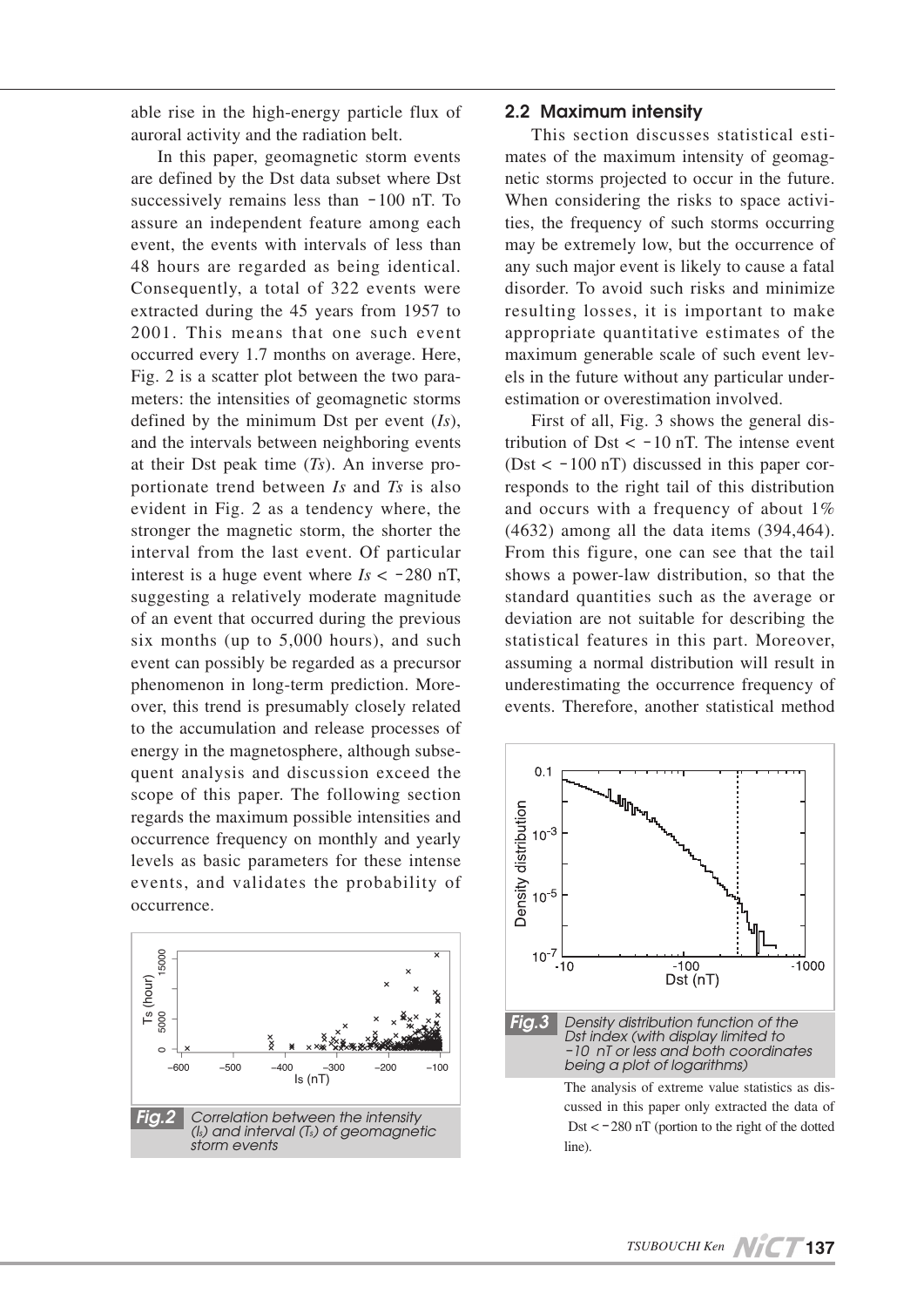must be introduced with regard to risk man-<br>agement against disasters.

This paper thus attempts to use extreme value statistics (see References  $[3]$  and  $[4]$ ). Extreme value statistics are intended for use in discussing such matters as the distribution tion for data indicating target phenomena, shape designed specifically for the tail poreliminating the "normal state" effects accounting for a majority of the data, and sis of risky events. Civil engineering and risk enabling the highly precise statistical analycation thus far. For example, people suffered finance are among the typical areas of appligreat damage due to a major flood that occurred in the Netherlands in the 1950s, and ments at appropriate heights to ensure long-<br>term safety in land areas below sea level. (In this method was used for designing embank-<br>ments at appropriate heights to ensure longthis example, calculations were made for the height at which seawater would overrun the embankments with a probability of about tistics were applied in order to examine the once every 10,000 years.) Extreme value stastatistics of extremely major events in the Ap index, proton flux of 60 MeV or more as observed by IMP satellites, and electron flux of 2 MeV or more as observed by GOES satellites [5]. In recent years, extreme value statistics have also been used to estimate the upper limit value of MeV electron flux in the outer radiation belt [6]. The present study employed this method for the Dst index to derive the distribution function of extreme Dst, which leads to a quantitative estimate of the maximum intensity of magnetic storms projected to occur in the future (several years to tens of years) as a function of the estimation period.

Extreme value statistics are based on a predetermined form of the (cumulative) prob-<br>ability distribution function for the extreme data being handled. Given the nature of the data set used, the functions are classified into two main categories: (1) generalized extreme ized Pareto distribution (GPD) based on docments of maximum values, and  $(2)$  generalvalue (GEV) distribution based on docu-

 $f(1)$  and  $f(2)$  use different methods of extracting data sets designed specifically for extreme value statistics from all data items. Category  $(1)$  divides the whole data set for each period (such as one year) and composes subsets of maximum values only during each tain threshold and composes subsets that only period. Conversely, category (2) sets a cerextract data exceeding that threshold. Giving the data value as  $x$  yields  $GEV$  and  $GPD$  as :follows

GEV: 
$$
G_{\gamma}(x) = \exp(-(1 + \gamma x)^{-1/\gamma})
$$
  
GPD:  $W_{\gamma}(x) = 1 - (1 + \gamma x)^{-1/\gamma}$ 

Here,  $\nu$  is called the shape parameter of distribution. Moreover, replacing x with  $(x - \mu)$ /  $\sigma$ (with  $\mu$  denoting the location parameter and  $\sigma$  the scale parameter) enables the handling of a desired item of extreme value data. Location parameter  $\mu$  represents the threshold that characterizes extreme value .data

unnents of threshold exceedances. Categories<br>
(1) and (2) use different methods of extractive<br>
ing data sets designed specifically for<br>
certreme value statistics from all data iterna.<br>
Category (1) divides the whole data Here, the author intended to extract the Dst index data exceeding threshold  $\mu$  and fit the generalized Pareto distribution of  $(2)$ , thereby estimating each parameter,  $\gamma$  and  $\sigma$ . (However, the argument of the distribution function is defined with a positive value, so that data is given as  $|Dst|$ . Extreme value old  $\mu$  should follow the same distribution. statistics hold that all data exceeding thresh-Figure 3 shows that a distribution of Dst  $\lt$  $-280$  nT can be approximated using the same power-law distribution (with its index of up to  $-4.96$ ; therefore, this paper proceeds with calculations based on  $\mu = 280$ . There are a tion occurs 2.7 times a year on average. The fying this condition, meaning that this conditotal of 121 documents of exceedances satismaximum likelihood method was used for estimating parameters. (The tool actually used was the extreme value statistics analysis package (extRemes) for statistical analysis software R.) The most likely solution given from the fitting result of  $(\mu, \gamma, \sigma) = (280,$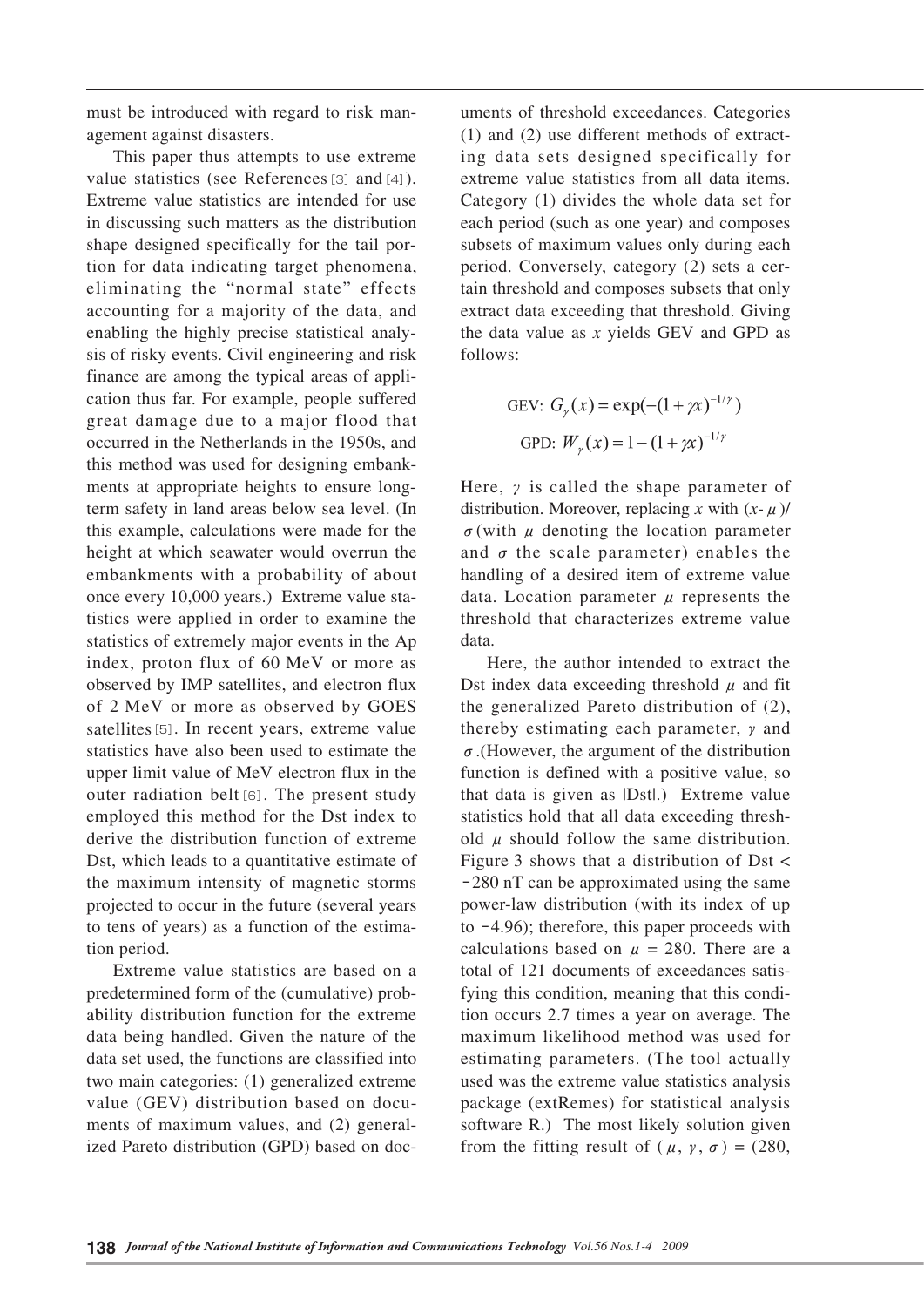$0.177 \pm 0.117$ ,  $38.2 \pm 5.6$  was used to take Dst on the x-axis, cumulative probability on the y-axis, and a plot based on  $W_{\mu, \gamma, \sigma}$  (IDstl)  $= 1 - (1 + \gamma (|\text{Dst}|) - \mu)/\sigma$ )<sup>-1/γ</sup> (Fig. 4). Here, we can see that the mark x represents a real Dst value, which agrees well with the form of function obtained.

Based on this Pareto distribution. an important quantity called the T-year return level  $(S_T)$  is determined. This represents the maximum intensity that may occur during a determined period (of  $T$  years) in the future and is defined from a point where an event exceeding S<sub>T</sub> will occur with a probability of once every *T* years. The final objective of this section is to determine  $S_T$  as a function of said T years.

The following briefly summarizes how  $S_T$ is derived. First, the total number of Dst data items obtained in T years is  $N_T = 365.25 \times$  $24 \times T$  and, from the definition of  $S_T$ , the result is Pr  $\{X \geq S_T\} = 1/N_T$ . Based on the principle that generalized Pareto distribution  $W_{\mu, \gamma, \sigma}(x) = 1 - (1 + \gamma (x - \mu)/\sigma)^{-1/\gamma}$  is cumulative probability Pr {X<xlX>  $\mu$ } = 1- $Pr{X \ge x | X > \mu}$ , this can be rewritten as Pr  ${X>S_T} = Pr{X > \mu} \cdot Pr{X \ge S_T | X > \mu} =$  $\Pr\{X > \mu\}$ {1-W<sub>μ, γ, σ</sub>(S<sub>T</sub>)}. Among the total number of data items  $(n)$ , let the number of data items exceeding threshold  $\mu$  be  $k$  (and approximated as  $Pr{X > \mu} = k/n$ , and thus organizing the above will produce the T-year return level as given in the following equa-



were substituted. The mark x denotes the sorted Dst data used for fitting in sequence.

tion:

$$
S_T = \mu + \frac{\sigma}{\gamma} \left\{ \left( \frac{N_T k}{n} \right)^{\gamma} - 1 \right\}
$$

e tion:<br>
n<br>
b;<br>
d<br>
f<br>
f<br>
L<br>
Dst rega<br>
r<br>
r<br>
m<br>
n<br>
r<br>
e bigg<br>
S<sub>50</sub>, n<br>
f<br>
f<br>
f<br>
f<br>
f<br>
f<br>
f<br>
f<br>
f<br>
f<br>
metic<br>
dec on tl<br>
netic<br>
dec on tl<br>
metic<br>  $\frac{322}{100}$ <br>
t<br>
e perf(ber valu-<br>
once<br>  $S_T =$ <br>
show<br>
over<br>  $\frac{S_T}{T} =$ <br>
show Using this result enables an estimation of Dst values when a geomagnetic storm occurs regarding whether it is "the biggest in 10 years," "the biggest in 50 years," or "the biggest in 100 years," respectively, as  $(S_{10}$ ,  $S_{50}$ ,  $S_{100}$  = (-450.8 nT, -578.2 nT, -645.3 nT). Figure 5 is a plot of  $S_T$  (solid lines) as a function of  $T$  years and the  $95\%$  confidence interval (broken lines). (For details on the  $\text{ences}[1]$  and [3].) The black dots are based calculation of standard deviation, see Referon the intensity  $(Is)$  value from the geomagnetic storm event (minimum Dst  $\lt$  -100 nT, tion. More specifically, the calculations were 322 events) extracted in the preceding secperformed as described below. Let the num-<br>ber of events more intense than a certain Is value be m, with an occurrence probability of once every 45/m years, as plotted based on  $S_T = Is$  and  $T = 45/m$  in Fig. 5. This figure shows that when  $T = 10$  years or less,  $S_T$  is overestimated (with the actual estimate not  $ty)$  and that, with a span of more than reflected during quiet periods of solar activi-10 years, the evaluation is appropriate. This suggests that the method described in this section is effective in estimating maximum intensity during a period lasting longer than



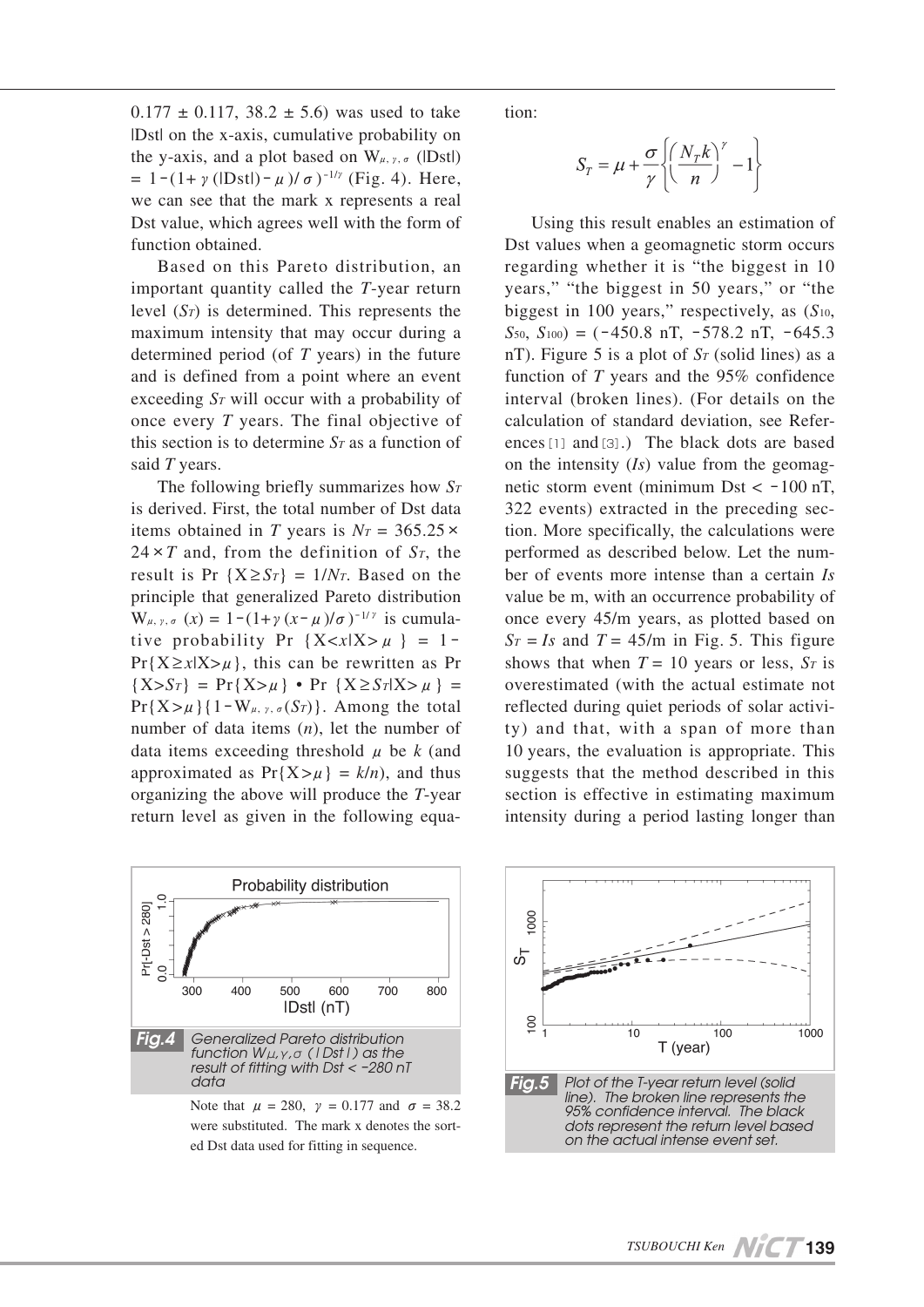the solar cycle.

#### 2.3 Occurrence frequency

When making a prediction of event rate determination by pinpointing the time tant in short-term prediction to make an accuoccurrences on the temporal axis, it is imporwhen a risk event will occur, where the main forecast tool is numerical simulation based on solar activity and solar wind data as input tion, the occurrence frequency over a span of parameters. In contrast, in long-term predicseveral months to several years rather than accurate prediction of the occurrence time is even more essential information. This section extracts specific geomagnetic storm events, validates the statistical nature of that time quency of geomagnetic storms, such as the ties regarding the predicted occurrence freseries of occurrence, and provides probabilipercentage of such events that will occur at least twice during the next six months.

The intense event considered here is such that the number of observation samples is very small compared with its percentage rence process on the time series is projected among all the data items, so that the occurto be approximated as a Poisson process. In the Poisson process, the interval (waiting time) between events follows exponential distribution  $\lambda$  exp ( $-\lambda t$ ). The distribution of parameter *Ts* introduced in Section 2.1 is of the power-law type  $(Ts^{-\alpha}$ : with power index  $\alpha$  of up to  $-2.06$ ) at the tail of  $Ts > 1,000$ hours. Although at a glance this may appear to be contradictory with the assumption of the Poisson process, Reference [7] describes the analysis of a similar distribution of the occurrence interval of solar flares that found parameter  $\lambda$  of the Poisson process to be time-dependent and that, if its distribution is val would also be distributed in a power-law of the power-law type, the occurrence intertype as well. This analysis derived the power-law index of distribution  $\alpha$  as being up ution of the magnetic storm interval  $(T_s)$  anament with the power-law index in the distribto  $-2.2 \pm 0.1$ , thereby showing general agreecorrelation between magnetic storms and tutes a matter lacking sufficient material, and solar activity based on this fact alone constithus exceeds the scope of this paper.

The occurrence frequency actually depends largely on the degree of solar activi-<br>ty, and thus cannot be described with the same Poisson process throughout the period. Figure 6 shows the cumulative count in the order of occurrence of geomagnetic storm events extracted in Section 2.1 (black dots). The solid line represents the corresponding sunspot number as a monthly average. The inclination of the cumulative count in this quency, but Fig. 6 clearly shows that the plot indicates the average occurrence freinclination is not constant and exhibits zigzag changes that can be approximated locally as a straight line according to the solar activity phase (active and quiet). Moreover, one can see zigzag bends occurring around the border close to the point with a sunspot number of about 40, and that the period of such changes agrees well with the 11-year period of solar cycle (see the horizontal broken line in the

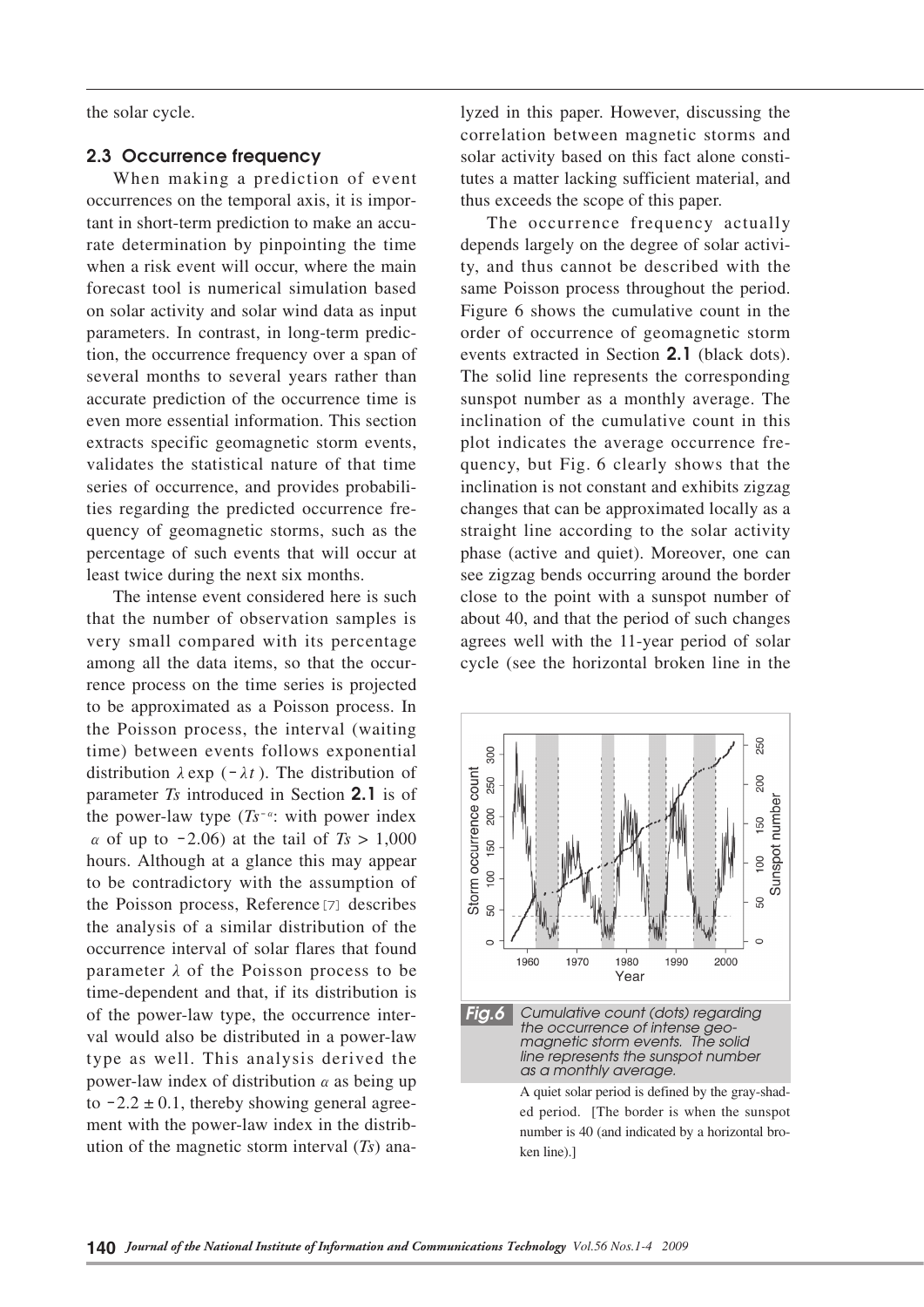middle portion of Fig.  $6$ ). With this sunspot number of 40 as a point of division, the entire period of solar activity is divided into a quiet period and an active period (with the section shaded gray being the quiet period in Fig.  $6$ ).

Assuming that specific geomagnetic storms occur independently of one another, their occurrence process can be considered Poisson process  $X(t)$ . Letting the frequency of events (occurrence frequency) per unit period be  $\lambda$ , the probability distribution of frequency  $X(t)$  of events in the time interval  $[0,t]$  follows the Poisson distribution.

$$
Pr\{X(t) = k\} = (\lambda t)^{k} \exp(-\lambda t) / k!
$$

Since the Poisson distribution is expected to become  $E[X(t)] = \lambda t$ , the inclination of the cumulative count in Fig. 6 will correspond to tion of a straight line in each phase (quiet and  $\lambda$ . The author then determined the inclinaactive periods). The result was that, when the unit period was three months, the average frequency of geomagnetic storms was about 0.7 times during the quiet period, and about 2.3 times during the active period. Preparing the distribution of the occurrence frequency of actual geomagnetic storms every three months and examining its correspondence to the Poisson distribution revealed similar ing the proposition that "the occurrence of results, and thus the null hypothesis regardgeomagnetic storms follows the Poisson process in the quiet and active periods of solar activity" was rejected. Figure 7 is a plot of the probability distribution regarding the occurrence frequency every three months. The solid line represents the Poisson distribution during the active period ( $\lambda = 2.3$ ), and the broken line represents that during the quiet period ( $\lambda = 0.7$ ). The close and open circles respectively represent the actual frequency of each, and from this figure we can also see that approximation based on the Poisson process is appropriate.

meter  $\lambda$  of the Poisson distribution during Figure 8 shows the relation between paraeach active period and the maximum sunspot number during the corresponding solar cycle. The figure indicates that an almost linear relation exists between said parameter and sunspot number. This may suggest that the maximum sunspot number represents the degree of activity in the entire solar cycle, thereby positively affecting the occurrence frequency of geomagnetic storms, though



distribution in the solar active and quiet period, respectively. [Parameter  $\lambda = 2.3$  (active period] cles represent the actual distribution of occurrence or  $= 0.7$  (quiet period)]. The close and open cirfrequencies at which they occurred during the active and quiet periods, respectively.

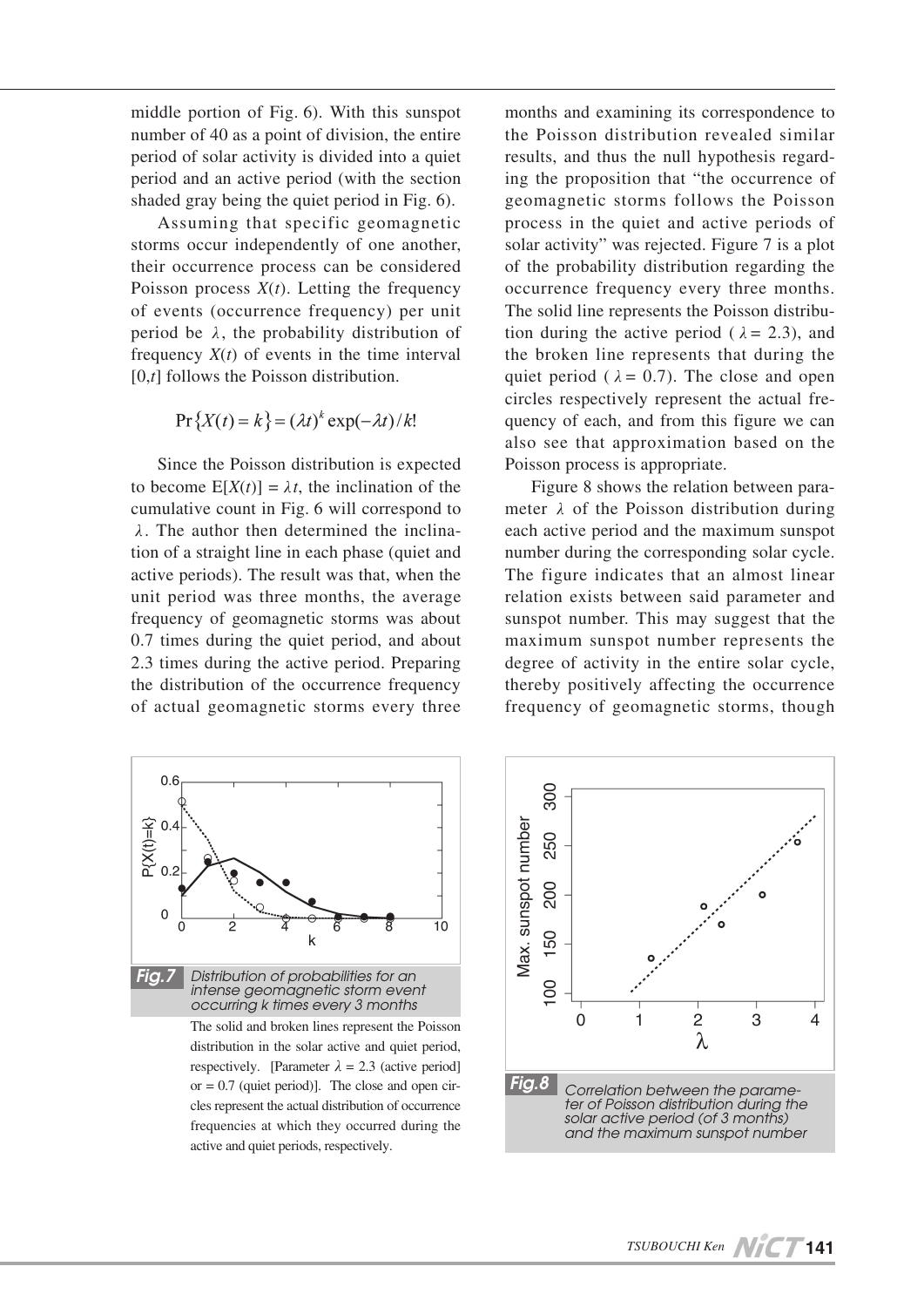this topic needs more elaborate verification in the future. Moreover, since the governing prediction when this relation holds true is that the maximum sunspot number in the magnetic storm events is expected to decline erence  $[8]$ ), the occurrence of intense geonext cycle (24) will become lower (see Refas well. For this topic, the author intends to further compare and verify the results obtained in the next actual period cycle.

Using the results above (estimation of parameter  $\lambda$ ) enables a long-term forecast as described below. "The probability is  $**\%$ that an intense geomagnetic storm event will occur three or more times during the hext three months".

This probability can be given by:

$$
\Pr\{X(t) \ge 3\} = 1 - \Pr\{X(t) < 3\}
$$
\n
$$
= 1 - \sum_{i=0}^{2} \lambda^{i} \exp(-\lambda) / i!
$$

During the active period, the probability can be estimated at about 40% by using  $\lambda =$ entific value (in that things with scientific 2.3. Such a probability generally has low scisignificance only take values of  $0$  or  $1$  in terms of probability). At a practical level on the other hand, when the kind of damage that will occur in one event in a certain space ed to be used in posting the expectation of activity is known, this method can be expecttotal damage during a long-term operation. Moreover, based on this result, this method can also be applied to the development of insurance products and for similar purposes.

## 3 Conclusion

This paper focused on evaluating the occurrence of unavoidable natural risks in conducting space activities, particularly as a probability over a long period (in years). The author used intense geomagnetic storm events as a specific phenomenon, introduced an analysis method concerning the maximum intensity and frequency expected to occur in the future, and quantified the probability by

using a data set of 45 years' worth of the Dst indexes for magnetic storms. Maximum tistics of rarely observed "extreme phenome-<br>na" to the Dst data set, in order to establish a intensity was estimated by applying the statistics of rarely observed "extreme phenomeintensity was estimated by applying the staprocedure for determining the intensity with year return level). Moreover, based on the bility of once every  $T$  years in the future  $(T - T)$ which such phenomena occur with a probaprecondition that specific magnetic storms occur independently, the Poisson process was used to propose a scheme for deriving the probability of future occurrence frequency.

While real-time prediction in units of hours to days is the mainstream in today's space weather studies, this paper focused on evaluating probability in consideration of term risks on a monthly to yearly basis based practical use, particularly for predicting longon the statistics of events. Conversely, one could also say that the parameters determined nomena in the solar-terrestrial system in the here include information about critical pheprocess of accumulating energy—topics that the author may incorporate in the future as an area of purely scientific research.

In order to make long-term forecasts even more precise, the analysis method introduced in this paper must also be further improved. tribution assumed in predicting the occurrence frequency of geomagnetic storms, was For example, parameter  $\lambda$  in the Poisson distribution assumed in predicting the occuronly given in two categories (i.e., quiet and active periods of solar cycle), but this is actually a very rough classification. For the ence<sup>[7]</sup> employs a method based on Bayes' occurrence frequency of solar flares, Referstatistics to determine the temporal changes in  $\lambda$  with even higher precision. Since there are overwhelmingly fewer geomagnetic storm events that occur than solar flares, one cannot say that the method mentioned above netic storms, the author wishes to adopt is necessarily suitable. However, for geomag-Bayes' statistics, the Kalman filter technique, and other statistical methods to derive para-<br>meters based more on real time.

In considering the practical aspects of